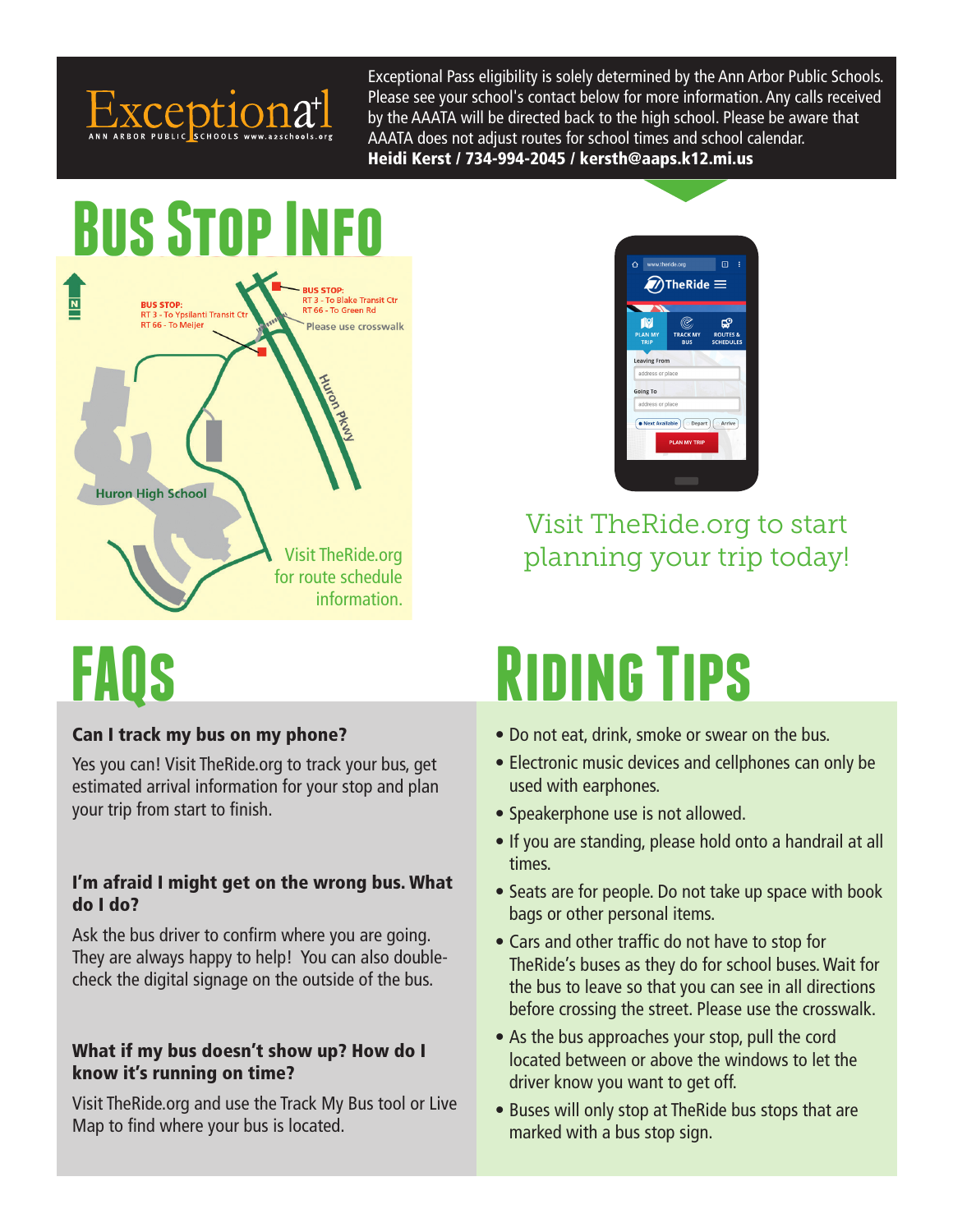## $\frac{1}{2}$  **3 HURON RIVER** To Blake Transit Center

### **COVID-19 Safety While Riding**











For the most updated information, visit TheRide.org/coronavirus



| <b>MONDAY - FRIDAY</b>         |                                   |                       |                                          |  | <b>SATURDAY &amp; SUNDAY</b>          |                                   |                       |                                          |  |
|--------------------------------|-----------------------------------|-----------------------|------------------------------------------|--|---------------------------------------|-----------------------------------|-----------------------|------------------------------------------|--|
| Ypsilanti<br>Transit<br>Center | Washtenaw<br>Community<br>College | <b>VA</b><br>Hospital | <b>Blake</b><br><b>Transit</b><br>Center |  | <b>Ypsilanti</b><br>Transit<br>Center | Washtenaw<br>Community<br>College | <b>VA</b><br>Hospital | <b>Blake</b><br><b>Transit</b><br>Center |  |
| 4                              | $\overline{3}$                    | 2 <sup>1</sup>        | 1                                        |  | $\overline{\mathbf{4}}$               | $\overline{3}$                    | 2 <sup>1</sup>        | $\mathbf 1$                              |  |
| <b>START</b>                   |                                   |                       | <b>END</b>                               |  | <b>START</b>                          |                                   |                       | <b>END</b>                               |  |
| 6:00a                          | 6:16a                             | 6:28a                 | 6:42a                                    |  | 7:00a                                 | 7:16a                             | 7:28a                 | 7:42a                                    |  |
| 6:30a                          | 6:46a                             | 6:58a                 | 7:12a                                    |  | 7:30a                                 | 7:46a                             | 7:58a                 | 8:12a                                    |  |
| 7:00a                          | 7:16a                             | 7:28a                 | 7:42a                                    |  | 8:00a                                 | 8:16a                             | 8:28a                 | 8:42a                                    |  |
| 7:30a                          | 7:46a                             | 7:58a                 | 8:12a                                    |  | 8:30a                                 | 8:46a                             | 8:58a                 | 9:12a                                    |  |
| 8:00a                          | 8:16a                             | 8:28a                 | 8:42a                                    |  | 9:00a                                 | 9:16a                             | 9:28a                 | 9:42a                                    |  |
| 8:30a                          | 8:46a                             | 8:58a                 | 9:12a                                    |  | 9:30a                                 | 9:46a                             | 9:58a                 | 10:12a                                   |  |
| 9:00a                          | 9:16a                             | 9:28a                 | 9:42a                                    |  | 10:00a                                | 10:16a                            | 10:28a                | 10:42a                                   |  |
| 9:30a                          | 9:46a                             | 9:58a                 | 10:12a                                   |  | 10:30a                                | 10:46a                            | 10:58a                | 11:12a                                   |  |
| 10:00a                         | 10:16a                            | 10:28a                | 10:42a                                   |  | 11:00a                                | 11:16a                            | 11:28a                | 11:42a                                   |  |
| 10:30a                         | 10:46a                            | 10:58a                | 11:12a                                   |  | 11:30a                                | 11:46a                            | 11:58a                | 12:12p                                   |  |
| 11:00a                         | 11:16a                            | 11:28a                | 11:42a                                   |  | 12:00p                                | 12:16p                            | 12:28p                | 12:42p                                   |  |
| 11:30a                         | 11:46a                            | 11:58a                | 12:12p                                   |  | 12:30p                                | 12:46p                            | 12:58p                | 1:12p                                    |  |
| 12:00p                         | 12:16p                            | 12:28p                | 12:42p                                   |  | 1:00p                                 | 1:16p                             | 1:28p                 | 1:42p                                    |  |
| 12:30p                         | 12:46 <sub>p</sub>                | 12:58 <sub>p</sub>    | 1:12p                                    |  | 1:30p                                 | 1:46p                             | 1:58p                 | 2:12p                                    |  |
| 1:00p                          | 1:16p                             | 1:28p                 | 1:42p                                    |  | 2:00p                                 | 2:16p                             | 2:28p                 | 2:42p                                    |  |
| 1:30p                          | 1:46p                             | 1:58p                 | 2:12p                                    |  | 2:30p                                 | 2:46p                             | 2:58p                 | 3:12p                                    |  |
| 2:00p                          | 2:16p                             | 2:28p                 | 2:42p                                    |  | 3:00p                                 | 3:16p                             | 3:28p                 | 3:42p                                    |  |
| 2:30p                          | 2:46p                             | 2:58p                 | 3:12p                                    |  | 3:30p                                 | 3:46p                             | 3:58p                 | 4:12p                                    |  |
| 3:00p                          | 3:16p                             | 3:28p                 | 3:42p                                    |  | 4:00p                                 | 4:16p                             | 4:28p                 | 4:42p                                    |  |
| 3:30p                          | 3:46p                             | 3:58p                 | 4:12p                                    |  | 4:30p                                 | 4:46p                             | 4:58p                 | 5:12p                                    |  |
| 4:00 <sub>p</sub>              | 4:16p                             | 4:28p                 | 4:42p                                    |  | 5:00p                                 | 5:16p                             | 5:28p                 | 5:42p                                    |  |
| 4:30p                          | 4:46p                             | 4:58p                 | 5:12p                                    |  | 5:30p                                 | 5:46p                             | 5:58p                 | 6:12p                                    |  |
| 5:00p                          | 5:16p                             | 5:28p                 | 5:42p                                    |  | 6:00p                                 | 6:16p                             | 6:28p                 | 6:42p                                    |  |
| 5:30p                          | 5:46p                             | 5:58p                 | 6:12p                                    |  | 6:30p                                 | 6:46p                             | 6:58p                 | 7:12p                                    |  |
| 6:00p                          | 6:16p                             | 6:28p                 | 6:42p                                    |  | 7:00p                                 | 7:16p                             | 7:28p                 | 7:42p                                    |  |
| 6:30p                          | 6:46p                             | 6:58p                 | 7:12p                                    |  |                                       |                                   |                       |                                          |  |
| 7:00p                          | 7:16p                             | 7:28p                 | 7:42p                                    |  |                                       |                                   |                       |                                          |  |

 **7:30p 7:46p 7:58p 8:12p** 8:00p | 8:16p | 8:28p | 8:42p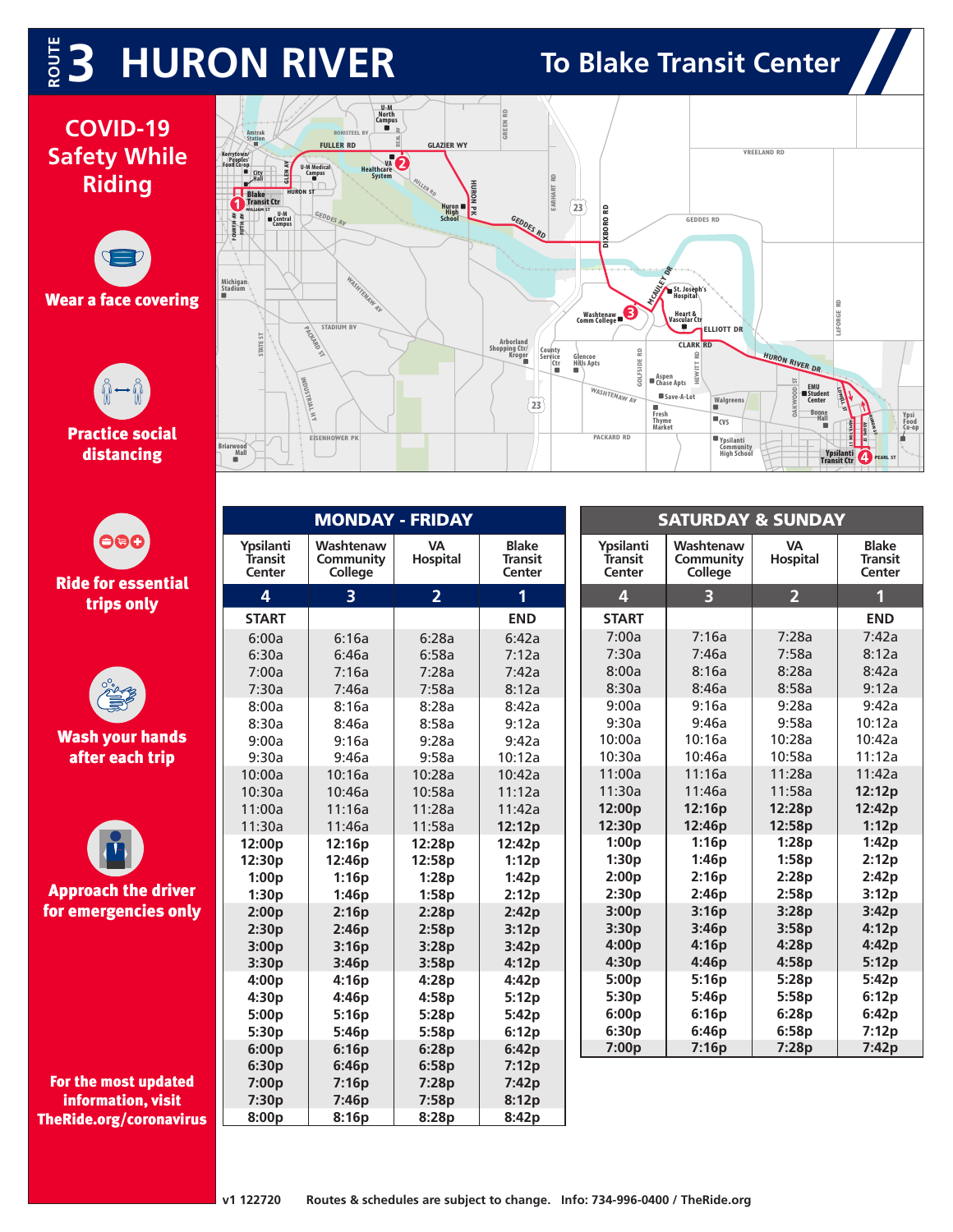## $\frac{1}{2}$  **3 HURON RIVER** To Ypsilanti Transit Center

**Ypsi Food Co-op**

### **COVID-19 Safety While Riding**





|                                  |                                          | <b>MONDAY - FRIDAY</b> |                                   |                                |  | <b>SATURDAY &amp; SUNDAY</b>             |                              |                                   |                                |
|----------------------------------|------------------------------------------|------------------------|-----------------------------------|--------------------------------|--|------------------------------------------|------------------------------|-----------------------------------|--------------------------------|
| O®G<br><b>Ride for essential</b> | <b>Blake</b><br><b>Transit</b><br>Center | <b>VA</b><br>Hospital  | Washtenaw<br>Community<br>College | Ypsilanti<br>Transit<br>Center |  | <b>Blake</b><br><b>Transit</b><br>Center | <b>VA</b><br><b>Hospital</b> | Washtenaw<br>Community<br>College | Ypsilanti<br>Transit<br>Center |
| trips only                       | 1                                        | 2 <sup>1</sup>         | $\overline{3}$                    | 4                              |  | 1                                        | 2 <sup>1</sup>               | $\overline{\mathbf{3}}$           | 4                              |
|                                  | <b>START</b>                             |                        |                                   | <b>END</b>                     |  | <b>START</b>                             |                              |                                   | <b>END</b>                     |
|                                  | 6:45a                                    | 6:55a                  | 7:09a                             | 7:27a                          |  | 7:45a                                    | 7:55a                        | 8:09a                             | 8:27a                          |
|                                  | 7:15a                                    | 7:25a                  | 7:39a                             | 7:57a                          |  | 8:15a                                    | 8:25a                        | 8:39a                             | 8:57a                          |
|                                  | 7:45a                                    | 7:55a                  | 8:09a                             | 8:27a                          |  | 8:45a                                    | 8:55a                        | 9:09a                             | 9:27a                          |
|                                  | 8:15a                                    | 8:25a                  | 8:39a                             | 8:57a                          |  | 9:15a                                    | 9:25a                        | 9:39a                             | 9:57a                          |
|                                  | 8:45a                                    | 8:55a                  | 9:09a                             | 9:27a                          |  | 9:45a                                    | 9:55a                        | 10:09a                            | 10:27a                         |
|                                  | 9:15a                                    | 9:25a                  | 9:39a                             | 9:57a                          |  | 10:15a                                   | 10:25a                       | 10:39a                            | 10:57a                         |
| <b>Wash your hands</b>           | 9:45a                                    | 9:55a                  | 10:09a                            | 10:27a                         |  | 10:45a                                   | 10:55a                       | 11:09a                            | 11:27a                         |
| after each trip                  | 10:15a                                   | 10:25a                 | 10:39a                            | 10:57a                         |  | 11:15a                                   | 11:25a                       | 11:39a                            | 11:57a                         |
|                                  | 10:45a                                   | 10:55a                 | 11:09a                            | 11:27a                         |  | 11:45a                                   | 11:55a                       | 12:09p                            | 12:27p                         |
|                                  | 11:15a                                   | 11:25a                 | 11:39a                            | 11:57a                         |  | 12:15p                                   | 12:25p                       | 12:39p                            | 12:57p                         |
|                                  | 11:45a                                   | 11:55a                 | 12:09p                            | 12:27p                         |  | 12:45p                                   | 12:55p                       | 1:09p                             | 1:27p                          |
|                                  | 12:15p                                   | 12:25p                 | 12:39p                            | 12:57p                         |  | 1:15p                                    | 1:25p                        | 1:39p                             | 1:57p                          |
|                                  | 12:45p                                   | 12:55p                 | 1:09p                             | 1:27p                          |  | 1:45p                                    | 1:55p                        | 2:09p                             | 2:27p                          |
|                                  | 1:15p                                    | 1:25p                  | 1:39p                             | 1:57p                          |  | 2:15p                                    | 2:25p                        | 2:39p                             | 2:57p                          |
|                                  | 1:45p                                    | 1:55p                  | 2:09p                             | 2:27p                          |  | 2:45p                                    | 2:55p                        | 3:09p                             | 3:27p                          |
| <b>Approach the driver</b>       | 2:15p                                    | 2:25p                  | 2:39p                             | 2:57p                          |  | 3:15p                                    | 3:25p                        | 3:39p                             | 3:57p                          |
| or emergencies only              | 2:45p                                    | 2:55p                  | 3:09p                             | 3:27p                          |  | 3:45p                                    | 3:55p                        | 4:09p                             | 4:27p                          |
|                                  | 3:15p                                    | 3:25p                  | 3:39p                             | 3:57p                          |  | 4:15p                                    | 4:25p                        | 4:39p                             | 4:57p                          |
|                                  | 3:45p                                    | 3:55p                  | 4:09p                             | 4:57p                          |  | 4:45p                                    | 4:55p                        | 5:09p                             | 5:27p                          |
|                                  | 4:15p                                    | 4:25p                  | 4:39p                             | 4:57p                          |  | 5:15p                                    | 5:25p                        | 5:39p                             | 5:57p                          |
|                                  | 4:45p                                    | 4:55p                  | 5:09p                             | 5:27p                          |  | 5:45p                                    | 5:55p                        | 6:09p                             | 6:27p                          |
|                                  | 5:15p                                    | 5:25p                  | 5:39p                             | 5:57p                          |  | 6:15p                                    | 6:25p                        | 6:39p                             | 6:57p                          |
|                                  | 5:45p                                    | 5:55p                  | 6:09p                             | 6:27p                          |  | 6:45p                                    | 6:55p                        | 7:09p                             | 7:27p                          |
|                                  | 6:15p                                    | 6:25p                  | 6:39p                             | 6:57p                          |  |                                          |                              |                                   |                                |
|                                  | 6:45p                                    | 6:55p                  | 7:09p                             | 7:27p                          |  |                                          |                              |                                   |                                |
|                                  | 7:15p                                    | 7:25p                  | 7:39p                             | 7:57p                          |  |                                          |                              |                                   |                                |
| For the most updated             | 7:45p                                    | 7:55p                  | 8:09p                             | 8:27p                          |  |                                          |                              |                                   |                                |
| information, visit               | 8:15p                                    | 8:25p                  | 8:39p                             | 8:57p                          |  |                                          |                              |                                   |                                |

For the most updated information, visit TheRide.org/coronavirus

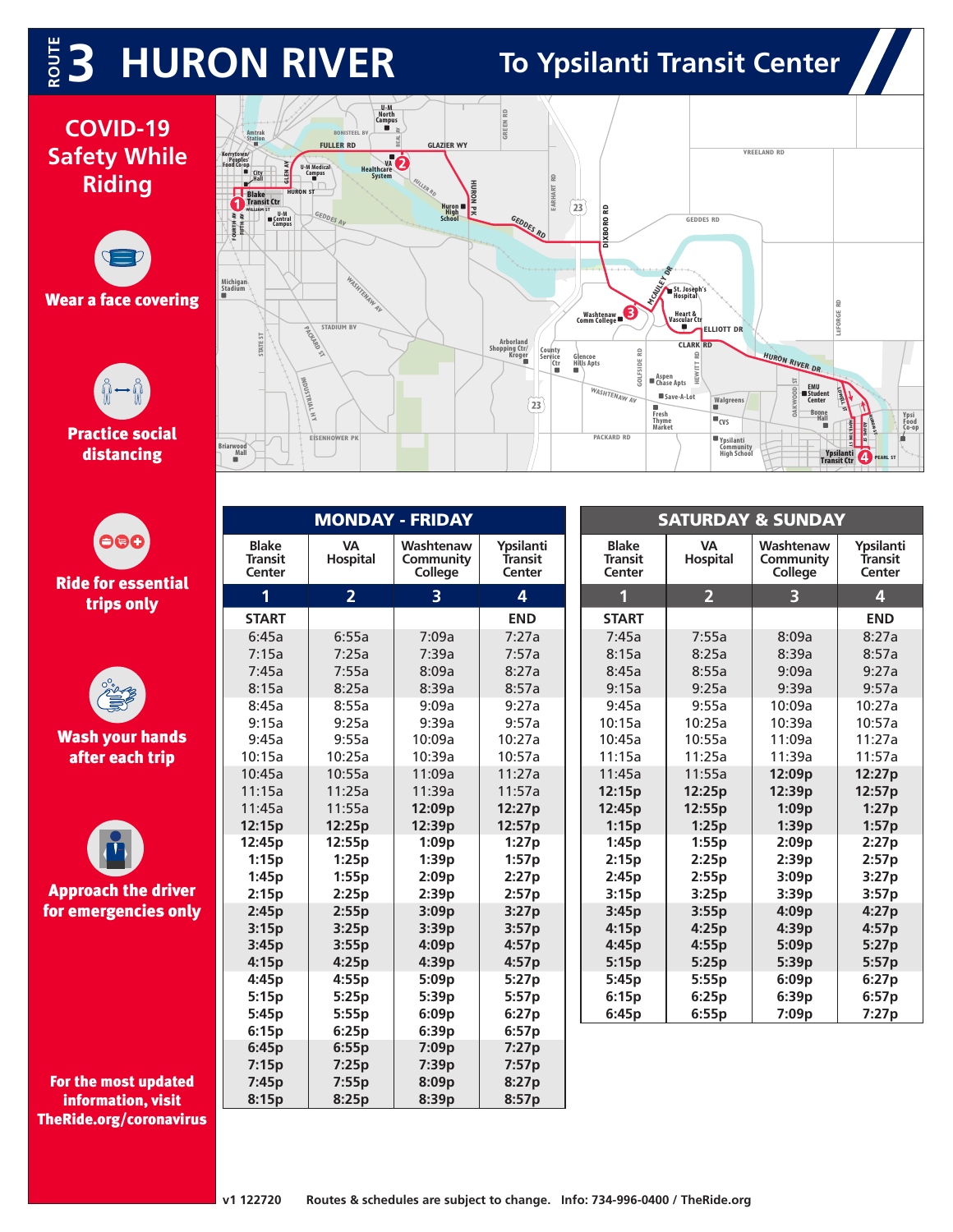## $R_{\odot}$  **CARPENTER - HURON PKWY** To Green Rd P&R



| <b>MONDAY - FRIDAY</b>             |                                    |                                      |                                |                              |                            |                                              |  |  |  |
|------------------------------------|------------------------------------|--------------------------------------|--------------------------------|------------------------------|----------------------------|----------------------------------------------|--|--|--|
| <b>Meijer</b><br>(Carpenter<br>Rd) | Glencoe<br><b>Hills</b><br>& Clark | <b>Huron Pkw</b><br>& Wash-<br>tenaw | Huron<br>High<br><b>School</b> | <b>VA</b><br><b>Hospital</b> | Pierpont<br><b>Commons</b> | <b>Green Rd</b><br>Park &<br><b>Ride Lot</b> |  |  |  |
| 1                                  | $\overline{2}$                     | 3                                    | 4                              | 5                            | $6\phantom{1}6$            | $\overline{7}$                               |  |  |  |
| <b>START</b>                       |                                    |                                      |                                |                              |                            | <b>END</b>                                   |  |  |  |
| 6:30a                              | *                                  | 6:46a                                | 6:54a                          | 6:59a                        | 7:05a                      | 7:12a                                        |  |  |  |
| 7:00a                              | 7:06a                              | 7:14a                                | 7:20a                          | 7:29a                        | 7:35a                      | 7:42a                                        |  |  |  |
| 7:30a                              | 7:36a                              | 7:44a                                | 7:50a                          | 7:59a                        | 8:05a                      | 8:12a                                        |  |  |  |
| 8:00a                              | 8:06a                              | 8:14a                                | 8:20a                          | 8:29a                        | 8:35a                      | 8:42a                                        |  |  |  |
| 8:30a                              | 8:36a                              | 8:44a                                | 8:50a                          | 8:59a                        | 9:05a                      | 9:12a                                        |  |  |  |
| 9:00a                              | 9:06a                              | 9:14a                                | 9:20a                          | 9:29a                        | 9:35a                      | 9:42a                                        |  |  |  |
| 9:30a                              | 9:36a                              | 9:44a                                | 9:50a                          | 9:59a                        | 10:05a                     | 10:12a                                       |  |  |  |
| 10:00a                             | 10:06a                             | 10:14a                               | 10:20a                         | 10:29a                       | 10:35a                     | 10:42a                                       |  |  |  |
| 10:30a                             | 10:36a                             | 10:44a                               | 10:50a                         | 10:59a                       | 11:05a                     | 11:12a                                       |  |  |  |
| 11:00a                             | 11:06a                             | 11:14a                               | 11:20a                         | 11:29a                       | 11:35a                     | 11:42a                                       |  |  |  |
| 11:30a                             | 11:36a                             | 11:44a                               | 11:50a                         | 11:59a                       | 12:05 <sub>p</sub>         | 12:12p                                       |  |  |  |
| 12:00p                             | 12:06p                             | 12:14p                               | 12:20p                         | 12:29p                       | 12:35p                     | 12:42p                                       |  |  |  |
| 12:30p                             | 12:36p                             | 12:44p                               | 12:50p                         | 12:59p                       | 1:05p                      | 1:12p                                        |  |  |  |
| 1:00p                              | 1:06p                              | 1:14p                                | 1:20p                          | 1:29p                        | 1:35p                      | 1:42p                                        |  |  |  |
| 1:30p                              | 1:36p                              | 1:44p                                | 1:50p                          | 1:59p                        | 2:05p                      | 2:12p                                        |  |  |  |
| 2:00p                              | 2:06p                              | 2:14p                                | 2:20p                          | 2:29p                        | 2:35p                      | 2:42p                                        |  |  |  |
| 2:30p                              | 2:36p                              | 2:42p                                | 2:48p                          | 2:53p                        | 2:59p                      | $3:06p^0$                                    |  |  |  |
| 3:00p                              | 3:06p                              | 3:14p                                | 3:20p                          | 3:29p                        | 3:35p                      | 3:42p                                        |  |  |  |
| 3:30p                              | 3:36p                              | 3:44p                                | 3:50p                          | 3:59p                        | 4:05p                      | 4:12p                                        |  |  |  |
| 4:00p                              | 4:06p                              | 4:14p                                | 4:20p                          | 4:29p                        | 4:35p                      | 4:42p                                        |  |  |  |
| 4:30p                              | 4:36p                              | 4:44p                                | 4:50p                          | 4:59p                        | 5:05p                      | 5:12p                                        |  |  |  |
| 5:00p                              | 5:06p                              | 5:14p                                | 5:20p                          | 5:29p                        | 5:35p                      | 5:42p                                        |  |  |  |
| 5:30 <sub>p</sub>                  | 5:36p                              | 5:44 <sub>p</sub>                    | 5:50p                          | 5:59p                        | 6:05p                      | 6:12p                                        |  |  |  |
| 6:00p                              | 6:06p                              | 6:14p                                | 6:20p                          | 6:29p                        | 6:35p                      | 6:42p                                        |  |  |  |
| 6:30p                              | 6:36p                              | 6:43p                                | 6:50p                          |                              | 6:57p                      |                                              |  |  |  |
| 7:30p                              | 7:36p                              | 7:43p                                | 7:50p                          |                              | 7:57p                      |                                              |  |  |  |
| 8:30p                              | 8:36p                              | 8:43p                                | 8:50p                          |                              | 8:57p                      |                                              |  |  |  |
| 9:30p                              | 9:36p                              | 9:43p                                | 9:50p                          |                              | 9:57p                      |                                              |  |  |  |
| 10:30p                             | 10:36p                             | 10:43p                               | 10:50p                         |                              | 10:57p                     |                                              |  |  |  |
| 11:30p                             | 11:36p                             | 11:43p                               | 11:50p                         |                              | 11:57p                     |                                              |  |  |  |

*Trip serves Hogback Rd to Clark Rd to Golfside Rd \* to Washtenaw Ave before resuming regular routing. Trip ends at Glacier Hills at 3:12pm. ◊*

| <b>SATURDAY</b> |        |        |        |                          |        |  |  |  |  |
|-----------------|--------|--------|--------|--------------------------|--------|--|--|--|--|
| 8:30a           | 8:36a  | 8:43a  | 8:50a  |                          | 8:57a  |  |  |  |  |
| 9:30a           | 9:36a  | 9:43a  | 9:50a  |                          | 9:57a  |  |  |  |  |
| 10:30a          | 10:36a | 10:43a | 10:50a |                          | 10:57a |  |  |  |  |
| 11:30a          | 11:36a | 11:43a | 11:50a | $\overline{\phantom{0}}$ | 11:57a |  |  |  |  |
| 12:30p          | 12:36p | 12:43p | 12:50p | $\overline{\phantom{0}}$ | 12:57p |  |  |  |  |
| 1:30p           | 1:36p  | 1:43p  | 1:50p  | ÷.                       | 1:57p  |  |  |  |  |
| 2:30p           | 2:36p  | 2:43p  | 2:50p  | -                        | 2:57p  |  |  |  |  |
| 3:30p           | 3:36p  | 3:43p  | 3:50p  | $\overline{\phantom{0}}$ | 3:57p  |  |  |  |  |
| 4:30p           | 4:36p  | 4:43p  | 4:50p  | $\overline{\phantom{0}}$ | 4:57p  |  |  |  |  |
| 5:30p           | 5:36p  | 5:43p  | 5:50p  |                          | 5:57p  |  |  |  |  |
| 6:30p           | 6:36p  | 6:43p  | 6:50p  |                          | 6:57p  |  |  |  |  |
| 7:30p           | 7:36p  | 7:43p  | 7:50p  | —<br>—                   | 7:57p  |  |  |  |  |
| 8:30p           | 8:36p  | 8:43p  | 8:50p  | $\equiv$                 | 8:57p  |  |  |  |  |
| 9:30p           | 9:36p  | 9:43p  | 9:50p  | <u>.</u>                 | 9:57p  |  |  |  |  |
| 10:30p          | 10:36p | 10:43p | 10:50p |                          | 10:57p |  |  |  |  |

## *NO SUNDAY SERVICE*